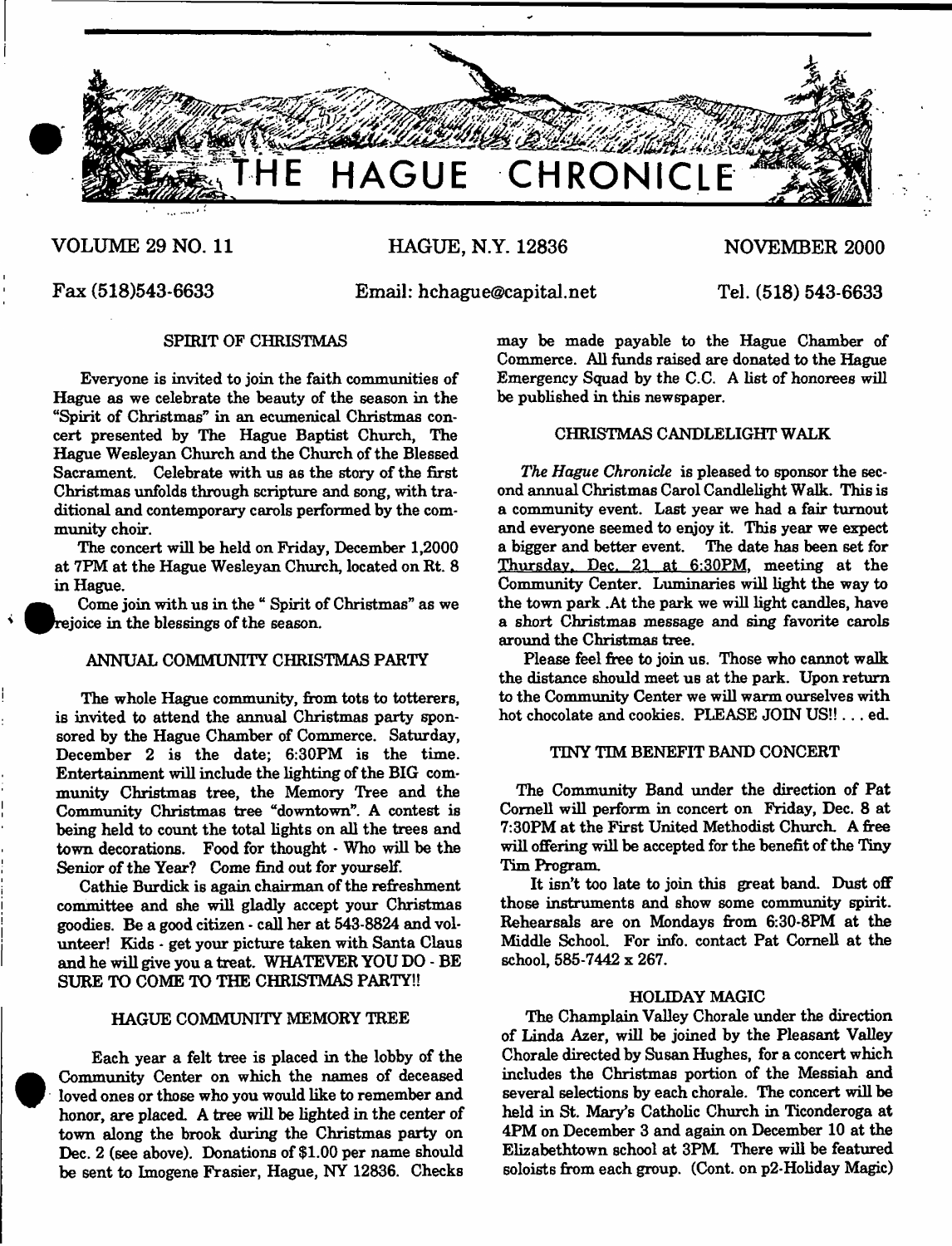(Cont. from p. 1 - Holiday Magic)

A free will offering will be accepted to help defray the expenses of the music used.

Following the concert, the Carillon Garden Club will host those present for its annual Holiday Magic in the gymnasium of St. Mary's School. Decorated wreaths, trees, table centerpieces, and creches will be on display and delicious cookies and sandwiches will be served. This is the Garden Club's annual gift to the community and is a great way to open the Christmas season.

# TICONDEROGA HISTORICAL SOCIETY HARMON GALLERY

The Ti Historical Society will be host to the Bruce Mitchell Family Nov. 8 through Dec. 30. The title of this "family" presentation is "MIXED MEDIA" and will feature the work of Bruce and Annette Mitchell and their daughter.

The art work of the family will also be highlighted on the web page of the Ticonderoga Historical Society at [www.canital.net/"ths2/index.htm](http://www.canital.net/%e2%80%9cths2/index.htm) beginning Nov. 15.

For further info, contact Steve Blanchard at the Hancock House, Wed. through Sat. between 8AM and 4PM. Telephone 585-7868 or e-mail ths@capital.net.

THE FESTIVAL OF THE TREES will be ushered in on December 15 at an open house at the Hancock House. Community organizations are invited to participate in the fun of decorating the Hancock House with a tree, centerpiece, gingerbread house, cookie tree or any other type of festive decorative art in either a traditional or modem style. The Trustees and staff of the Historical Society will be voting for their favorite decorations and awarding first, second and third prize ribbons as well as three certificates of honorable mention at the open house. Because of fire regulations participants are asked to use only artificial materials. Participants are asked to bring their creations to the Hancock House anytime after Thanksgiving. (Wed. through Sat. 10AM-4PM. For info, call 585-7868 or e-mail at ths@ capitaLnet

#### **FLU SHOTS**

**will be available at the Community Center on November 29 from 1:30-3:30PM. Pneumonia shots also available. Flu shot - \$10; Pneumonia shots - \$15. Both are covered by Medicaire.**

#### ROTARY SPONSORS 20 WEEK CLUB

For \$1.00 a week, you can be a \$20 weekly winner or a \$100, \$75 or \$50 grand prize winner in a new fund raiser for the benefit of the area Literacy Program. The Rotary Club of Northern Lake George is sponsoring this event. Contact any member of the Rotary Club, or for

information call Dottie Henry, (518) 543-6633. This is how it works:

You may purchase one or more 20-week tickets for \$20.00 each or you may purchase it at \$1.00 a week for 20 weeks. Each week beginning at the December 19 meeting, a name will be drawn from those ticket holders that are paid up for that week. This person will receive \$20.00. There is no limit to the number of weeks you can win!! (as long as you are paid up to date). At the end of the 20 weeks the Rotary Club plans to hold a spaghetti dinner at which all ticket holders will be served free. Any others who would like to attend may do so for a small dinner fee. At the dinner three tickets will be drawn. The first will be for \$100.00, the second, \$75.00 and the third \$50.00. Sounds like a win-win situation. You have 20 chances to win money and a wonderful way to contribute to the literacy program. GET ON BOARD THE ROTARY TRAIN AND BUY YOUR TICKETS NOW. Any member of the Rotary Club will be happy to sell you a ticket. Remember you have 20 chances to win in a weekly drawing plus three final winners.

#### FIRST U.M.C. CHURCH FAIR

The First United Methodist Church Wicker St., Ticonderoga, NY will hold its annual Christmas Fair on Friday, Dec. 1 from 7-9PM and on Saturday, Dec. 2 from 10AM-1PM. Prior to the opening of the fair a roast beef dinner will be served at 5:30PM Dinner by reservation only. \$7.00 for adults and \$4.00 for children. Call for dinner reservations at 585-7995.

On Saturday Santa Claus will be there to have your child's picture taken with him, along with other children's activities.

The Thrift Shop will be open both days. The fair will feature Christmas crafts, bake shop, white elephants, and gifts from SERRV (Mission benefit).

#### SENIOR CITIZENS CHRISTMAS LUNCHEON

The Kiwanis Club, in conjunction with Ticonderoga Central School, will host its annual Christmas luncheon for senior citizens on December 6 at 2PM (snow date, Dec. 7) in the Middle School Cafetorium. Reservations may be made by calling the Community Center at 543-6161 by November 29.

This has become an event that the seniors in the area really look forward to and the Kiwanis Club and school are to be commended for their service to the community. Entertainment will be provided and Santa will put in an appearance as well.

> FUEL ASSISTANCE NOVEMBER 28 11:30AM-1:00PM INCOME ELIGIBILITY REQUIRED

11/00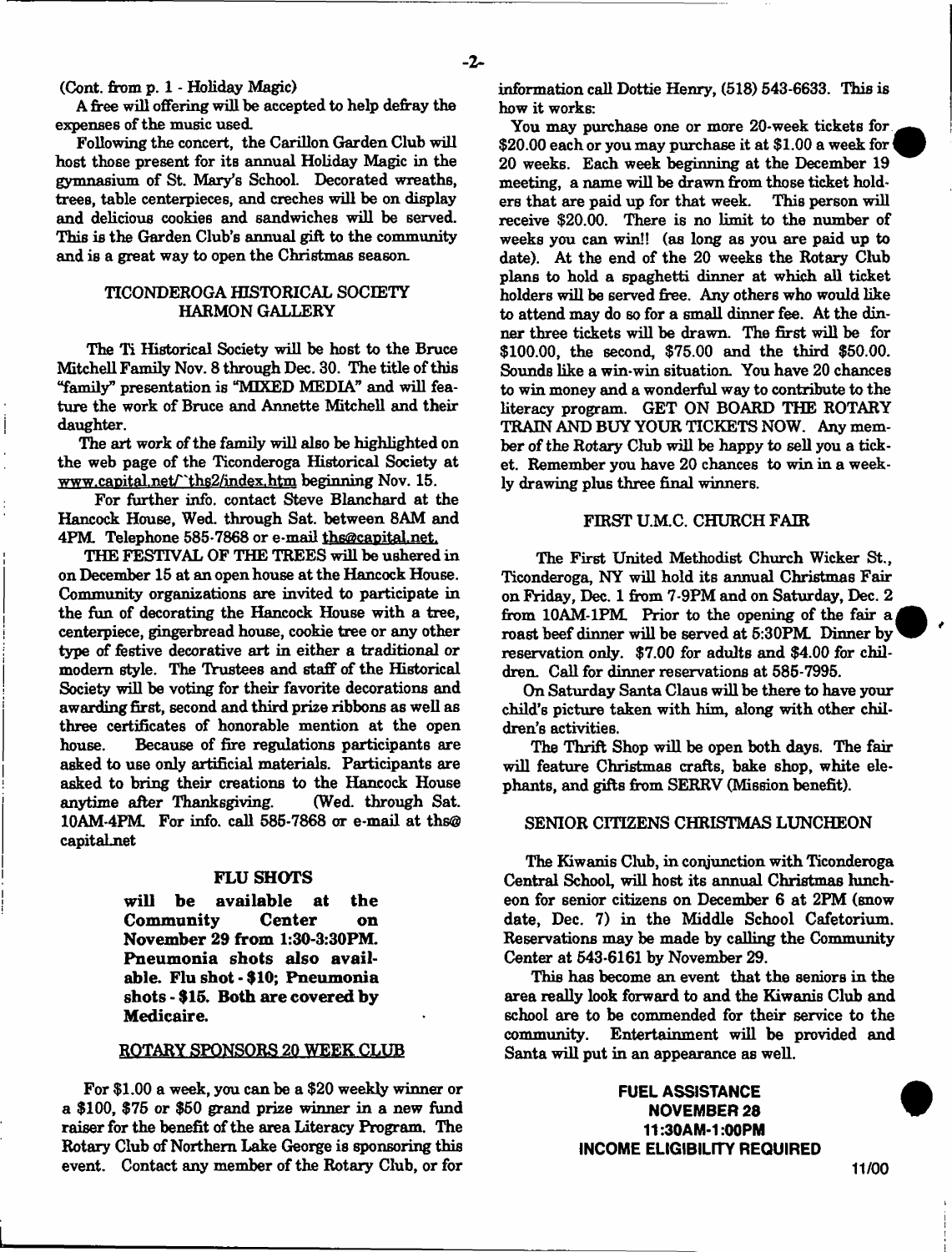# ZONING BOARD OF APPEALS-10-26-00

- 3-

A public hearing was held immediately prior to the Zoning Board meeting. No objections from neighboring property owners were voiced against the approval of a variance for RENZA, Robin Hood Dr.^Lakeside, north of Cape Cod Village.

At the regular meeting the Zoning Board unanimously proved BEST for RENZA (42-1-43.3) Var-03-00 requesting a ..."16' relief from the Hague Zoning Ordinance Section 160-23A rear yard required setback of 25' for the construction of a  $12x12$ ' 3 season porch.

Other Business: 1) The Board made a preliminary review for a variance by Cameron, 8748 Lakeshore Dr. to subdivide a 1.151 acre lot into two lots, merging the resulting .697 acres to lot 46-1-3.3 and creating as a separate lot, the remaining 454 acre. 2) Regarding the need for the Town of Hague Zoning Board to make an interpretation: "*How should a boat launch rail system tracks and trolley/frame and tarp be interpreted by ordi nance? Boat house, dock, or other*? The board again discussed details including setbacks from lake and side yard, definitions of "dock" and "boathouse", as well as a new information from the LGPC, APA and OGS (which has jurisdiction of the bottom of Lake George.) As a decision would set a precedent, and as formal application for a variance has not yet been made, the board again tabled this issue for further study.

# COMPREHENSIVE PLAN COMMITTEE -10/30/00

Under the direction of Stuart Messinger, The Chazen Companies, the following committee members met for further discussion on Hague's Master Plan: Alison Craig, Dave Darrin, Chair, Michelle Gautreau, Dick Frasier, Tom LaPointe, Rudy Meola, Art Steitz, Dave Swanson. Absent: Paul Barone, Bob Patchett, and Nelson Waters.

One of the improvements that could be made would be to keep the streets swept all year round. Should take a look at sidewalks, lighting, street furniture (benches, trash receptacles, etc.) and making the hamlet, at least, a more attractive (physical) place. Grants are available for funding and will be pursued.

Density should be addressed. How do we attract people? MUST address parking problems. Do we want to allow smaller lot sizes? On some lots buildings could be torn down and bigger buildings could be built. Should we allow more businesses in residential zones?

Growth is hampered in Hague topographically. We have the lake on one border and many slopes and rocky areas which cannot be developed. Wet lands also play a part. We need to find properties off the lake that are more affordable.

Mr. Meola questioned the responsibility of the town to provide parking. Most businesses supply their own. Mr. Messinger said that legally the town was not responsible, but most towns did offer parking.

The median income for Hague is \$10,000, which makes 25% of the population classified as poor. However on the whole, Hague is considered a wealthy community, hence the high taxes. Affordable housing is a paramount issue.

Hague has a declining population. It is older than average due to the growth of the retirement community. Only 35% of the population is in the working class. Just who are we planning for? 69% of the residences are seasonal. 5% of the parcels in town are vacant. 2,000 acres are vacant. There are 27 parcels used for commercial businesses.

There has been a doubling of traffic on Rt. 9N. Some believe it is due to the building of Walmart in Ti.

A secretary has been hired to take minutes of future minutes. She is Joyce Serdinsky of Hague.

The next meeting is scheduled for TPM on Nov. 27.

Comments were received from the audience. Skip Hourigan suggested that we should look into parking for boats also, since this would encourage people on the lake to stop in Hague for shopping etc . . djh.

# PLANNING BOARD -11/2/00

A public hearing was held on the Karmazin **minor** subdivision on Dodd Hill Road to divide a 35+ acre lot into 3 lots of 9+, 15 and 20A. lots. Nobody spoke for or against the project.

At the regular meeting of the board, Dave Swanson, Chairman, introduced the new clerk to the board, Joyce Serdinsky.

The Karmazin subdivision was approved.

Alison Craig for Katzman, Tall Pine Lane, Arcady Bay Estates. This was a request to move the southern property line 45 ft. north and the northern property line the same distance north. This change will put the Arcady shed completely on Arcady property and provide a suitable location for a sanitary drain for this property. Approved

Cameron - minor subdivision. A request to divide a 1.151 acre lot into two lots of .454 acre and .697 acre and merge the .697 acre lot with lot 46-1-3.3. They have also applied for a variance since the .454 acre lot will remain as a separate lot. This would result in potentially having three primary residences on insufficient land. Other options should be looked into. Request tabled until spring when Mr. Cameron will be back in Hague.

#### TOWN BOARD MEETINGS

Six special Town Board meetings were called to address urgent business prior to the regular monthly meeting on Nov. 14, 2000. The Board unanimously voted to appoint R. Meola as Acting Clerk and L. Megow to record minutes at special meetings.

(Cont. on **p.** 4 - Town Board)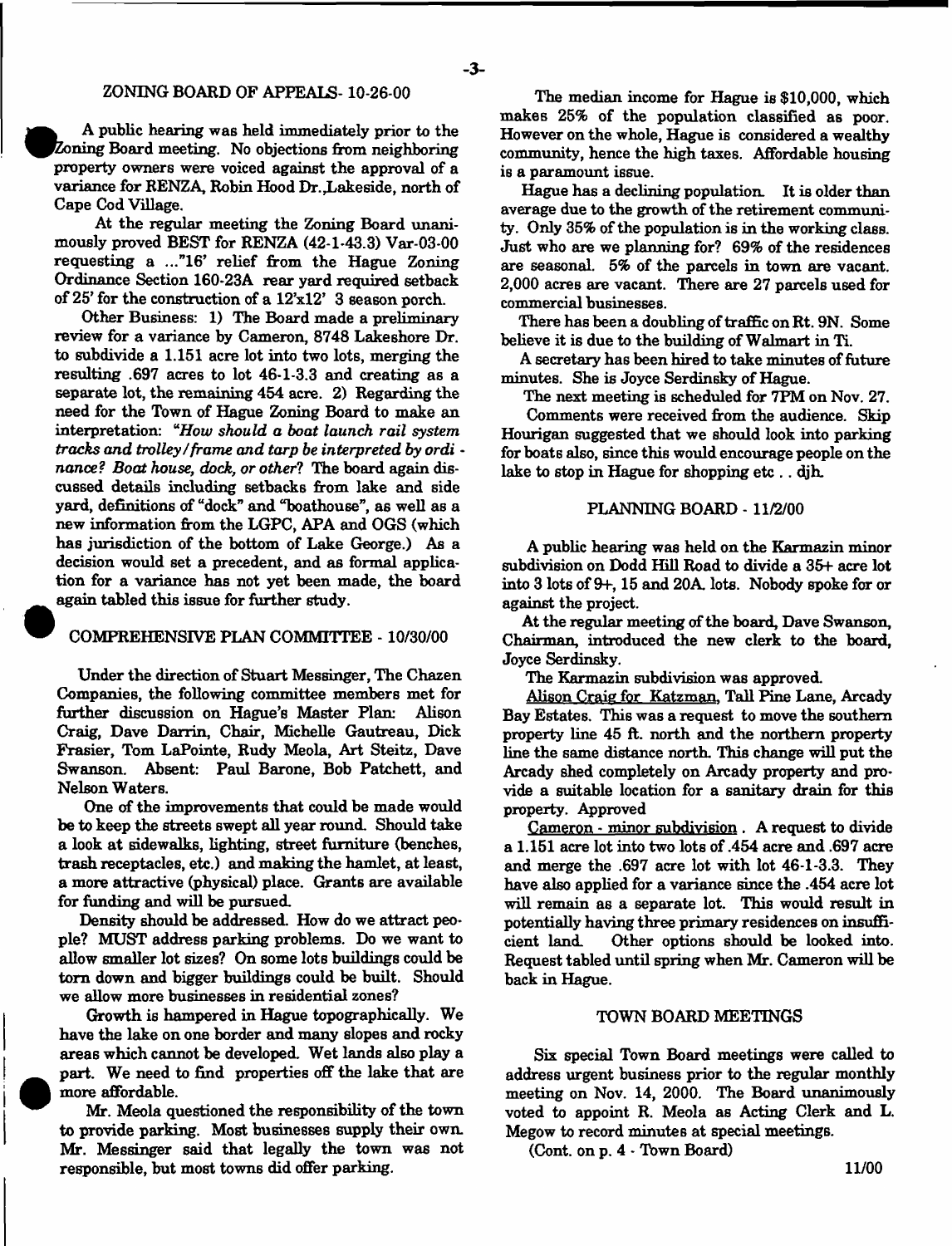-4-

#### (Cont. from page 3 - Town Board)

Oct. 12, 2000.  $4PM - A$  partial payment of \$10,465.00 to be made to contractor for new roof at Community Bldg. The balance is to be paid after a suecessful inspection of new roof. Rented street lights on highway garage property to be removed and all overhead wires to be buried. Review 2001 of preliminary budget. Work on budget to continue on Oct. 18.

Oct. 18. 2000. 3:30PM. Discussion of payment of \$20,000 to the Chazen Co. consultants. Monies may come out of 2001 budget. Discussion of applying for grant money for this project.

Oct. 18, 2000. 4:00 PM. Continued to work on 2001 budget. Unanimous vote to accept resolution #75 of 2000 authorizing the Supervisor to sign contract for the Hague Radio project for \$5,000. Unanimous vote to change part-time position at the recycling center to a full-time position. Discussed changes in pay scale to be incorporated in the Employee Guide. Continued work on tentative 2001 budget. Approval by a vote of 4 ayes (with one abstention by Supervisor Belden) appointed James Belden to full time position at the recycling center effective Nov. 6, 2000 at \$10.40/hr. Rate will increase to \$11.80/hr. with benefits after 90 days. Next budget workshop scheduled for Oct. 26.

O ctober 26. 2000. 4PM. Absent: Councilmen Fitzgerald and Hourigan. Agreement reached to make several changes on the proposed budget. Unanimous vote to purchase a Ford F 550 4X4 truck listed on State Contract for \$25,611.00

October 30.2000. Absent: Councilmen Fitzgerald and Hourigan. L. Megow appointed as acting clerk for the purpose of recording minutes. Unanimously voted to hire Joyce Serdinsky to position of recording secretary to the Planning and Zoning Boards, and Comprehensive Plan Committee at \$8.00/hr. Completed work on 2001 budget. Scheduled public hearing on budget for Nov 8, 2000 at 6:30PM.

#### Public Hearing Preliminary Budget 2001, 11/8/00.

Absent: Councilman Steitz. Vote unanimous to authorize the Supervisor to change A-00 General Fund Unexpended Balance to \$120,000. The Town of Hague tax rate for 2001: 1. Town: 0.8508097; 2. light District. 0.321877; 3. Fire Dist.: 0.5117925. Unanimous yes vote to adopt the 2001 budget.

# TOWN BOARD MEETING 11/14/00

I. Following the Call to Order by Supervisor Dan Belden, a moment of silence was observed for: Philip Bamaby, Dr. Robert Cole, Virginia Fitzgerald, John Glading and Lela Holman.

Privilege of the floor was granted to Rudy Meola, who acknowledged that the Town Park lights have been turned off. Re the Audit meeting of 11/13: R. Meola advised that transactions unrelated to the main business of auditing bills, should be addressed at regular (planning and board) meetings.

Mr. Meola noted that too many special meetings (5-6 per month) have been called, and he believes that most of the business could be handled at regularly scheduled Town meetings, when more people can be present. In rebuttal, Supervisor Belden emphasized the need to call special meetings, ie. to make the deadlines and certain cut-off dates on State contract bids.



H. The motion to pay General and Highway claims as per audited at the Nov. 13 audit meeting was unanimously passed.

HI. Minutes were amended with the following motion by Skip Hourigan: with a motion to rescind the motion made on Oct 25 at the Special Town Board meeting to purchase a Ford F 550 4x4 truck listed in a State contract for  $$25,611.00$ . Carried unanimously. (See item  $#5$ Highway/Fitzgerald).

IV Public Hearing/or Bid Openings - none.

V. REGULAR COMMITTEE REPORTS

1. Assessor/Steitz. New GSI computer software has been installed. This will help with assessments by showing property lines and tax maps. A training seminar will be held at Adirondack Community College's branch in Wilton. A report will be mailed early next year to the taxpayers to show how GSI program is working.

2. Buildings and Grounds/Megow - Community Center. Outside work is all finished and looks very good. The building will need to be re-coated outside with a clear coating after a six month period, as recommended by the manufacturer. Staining is still ongoing. The kitchen floor was flooded and tiles need to be replaced. Waiting for a report about the new vent system before work on it can begin.

3. Fiance/Megow None

4. Fire Department/Fitzgerald As per contract, the new firehouse is to be completed Thursday, Nov. 16. It is now very near completion. Inspections are scheduled this week.

5. Highway/Fitzgerald Motion made and passed: That we buy a new 2000 Ford F 5509 Chassis Truck for \$30,938.00 (The reason for this motion and for rescinding the previous motion is that this truck runs on diesel fuel and the other on gasoline.) This price is within the funding limit as per the State contract and is coming out of this year's budget.

Highway/Bothe - Have received three quotes for a sander body, central hydraulic system and plow to be mounted on a new 2000 Ford 4-wheel drive chassis. Lowest bid was \$20,000. Approved.

Preventive Maintenance is nearly completed ie. annual oil and filter changes, lights, brakes and wire inspections.

Snow and Ice Preparation: All trucks are set up.

Building: Still waiting for two roof quotes for two months. With onset of winter weather, we can't delay longer. Supervisor Belden asked Skip Hourigan to work (Cont. on page  $5 \cdot$  Town Board) 11/00

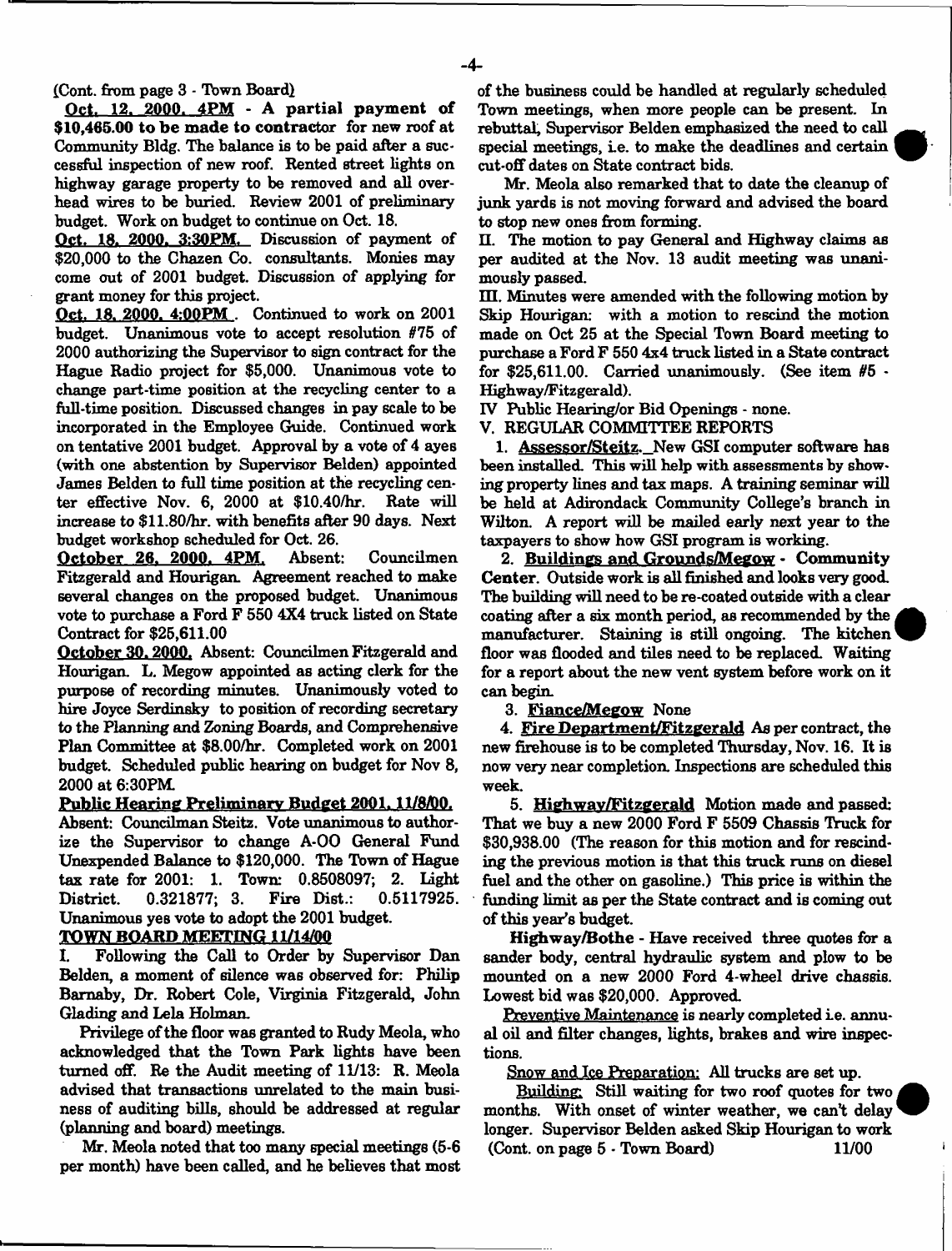(Town Board cont. from page 4)

with Bill Bothe and the Highway Dept, to begin the job. Radio Conversion: All radios not in yet, waiting for Shipments from suppliers. \$2500 to be provided to Warren County for Highway Dept. Radio Enhancement project.

Diesel Fuel Supplier.. Need clarification of type of fuel and number of gallons to be ordered. Skip Hourigan will prepare a letter to be sent to the supplier which will include the highway garage for heating oil.

6. Insurance:/Skip Hourigan: Some repairs will be made to buildings that were damaged last winter. Cost of repairs will be covered by insurance money, which has come in, and will not come out of the general fund.<br>7. Personnel/Hourigan: James Belden has been

7. Personnel/Hourigan: hired to work at the Transfer Station and will start on Nov 22.<br>8. **P** 

# 8. P lanning & Zoning *&* Storm w ater Management/Steitz.

#### **Planning Board**

a. approved Karmazin's request for property subdivision into three lots.

b. approved a property line change for Mrs. Katzman, Arcady Bay

c. Joyce Serdinsky was hired to take the minutes for the Planning Board, Comprehensive Planning Committee, and Zoning Board.

d. Nancy Diamond, Pine Cove, contacted Skip Hourigan | concerning a stop-work order. She obtained a building permit and began construction until a complaint from a neighbor. Diamond is waiting to hear from the ZBA to commence building. The ZBA is still researching to arrive at a precedent-setting "definition" for the proposed boathouse/dock/trolley system before construction can be resumed. The Zoning Board has not yet received Ms. Diamond's application for a variance.

Zoning Board

The Zoning Board approved a variance for Renza. Variance for Cameron is held off until spring.

# Stormwater Management/Dan Belden

Dan applied for a grant of \$44,000 to the Secretary of State for storm water funding for deposits in the Hague Brook, including the bridge.

9. Recreation/Promotion/Dan Belden The Town Christmas party sponsored by the Chamber of Commerce, is scheduled for Dec. 2 (see p. 1)

10. Sewer District  $#1/Dan$  Belden At the county meeting, new plans and designs were discussed. The Town of Hague has been allotted \$60,000 in grant money to hire someone from Hague when sewer construction starts. (This amount is not necessarily the salary amount).

11. Town Park and Beautification: None

12. Transfer/Recycling Station/Megow Report: Income amount for the month of October was \$3,233.25. Comment by Mr. Megow re \$11,000 grant for junk yard cleanup and requests for free pickups: "It's just getting out of hand." Requests that the town dispose of fiberglass cars cannot be honored. Mr. Hourigan suggested the board set up a fair schedule of managing requests for pick-ups.

13. Youth None

# I UNFINISHED BUSINESS

Resolution: 76-2000 - Blight (cleaning up of junkyards) - that the town supervisor be authorized to enter into a contract with NYDHCR to implement this grant. (\$11,000). Resolution was defeated 4-1. One aye voted by Supvr. Belden.

II COMMUNICATIONS AND PETITIONS

Letter from Myers Engineering

Letter from DEC: Bill for the landfill sent on for payment

Letter from Fish and Game Club requesting permission to use the old rain gutters from Community Center for the clubhouse. Unanimous to grant permission.

III NEW BUSINESS

1. Resolution for snow and ice removal and sweeping on the paved County roads in Hague for fiscal year Jan 1. 2001 to Dec. 2001. Passed unanimously.

2. Horicon wants us to haul their C&D for \$100 a trip. Passed unanimously.

3. Resolution to request change in election law to eliminate mandated in-person voter registration. (Presents financial burden to the town). Unanimously approved.

4. Resolution to approve Lake George Watershed Partnership Plan for the Next Century. Unanimous

5. Request to move general election to new firehouse. The board will gather more information before presenting this request for a vote.

6. Resolution authorizing supervisor to sign contract for EPA monies for environmental program - unanimous approval.

#### LETTER TO THE EDITOR

Dear Hague residents:

Kudos to all those who provided and took care of the lovely floral displays in town. It added so much to the charm of the surroundings. Keep up the good work, /s/ Shirley Halliday Nov. 4, 2000

### HAGUE HISTORICAL SOCIETY

The Hague Historical Society will hold its annual Show and Tell program on Monday, December 18 at 7:30PM at the Hague Community Center. Please bring an item, 50 or more years old, and be prepared to talk a few minutes about it. All are also asked to bring along a Christmas goody to share. Everyone is urged to attend this always-interesting program

11/00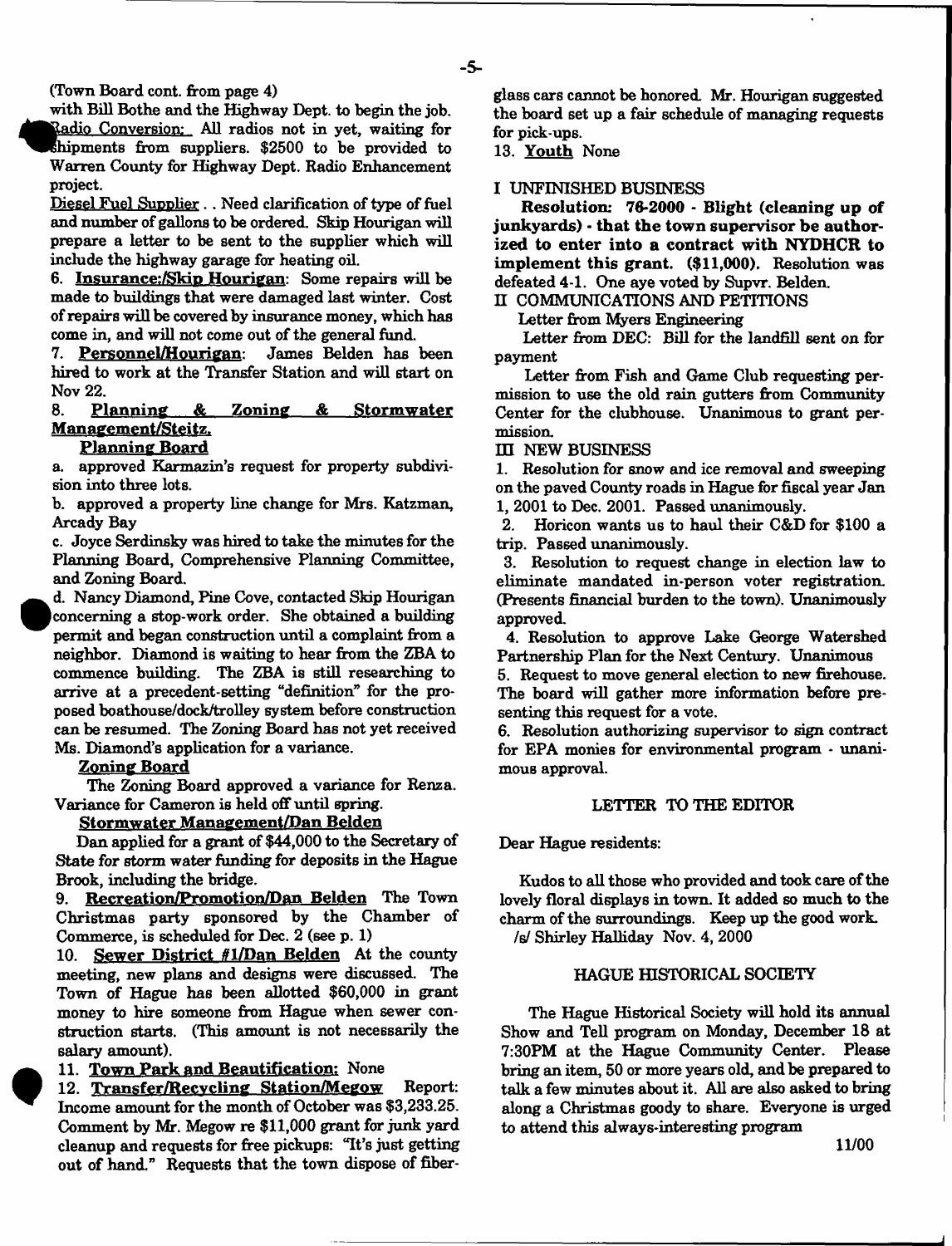# NATURE NEWS by Laura Meade

By coincidence, late in October, in my quest for a nature topic for the Nov. *Hague Chronicle,* I happened to notice a crop of healthy-looking mushrooms emerging from Dick and Annette Dunklee's lawn on the West Hague Rd. We were all curious about them. Dick picked a variety of them and as we sat at an outside picnic table we wondered: "Were the mushrooms edible? Were they poisonous? Why had they appeared during the Fall? How could we find answers to our questions?"

Some answers were available from the Reader's Digest "North American Wildguide" or "Mushrooms of the Adirondacks" by Alan E. Bessett or Ticonderoga resident Gerry Abbott. All references advised: "Be careful!" So, do not eat a mushroom unless you are positive that it is not poisonous.

After such a comment, Gerry went on to describe his pleasure to "discover" those that he could cook and eat. Sometimes, on impulse, he will go for a trek through woodlands, fields and lawns, searching for mushrooms in this area. He explained that each type has a Latin name which is universal throughout the world. (And he could actually spell many of the species with which he is familiar!)

The Dunklees and I noticed a black substance on one type that Dick collected. It discolored our hands and the table top. Gerry said that these "ink caps" are common here. One may pick, cook and eat these before the caps ooze the black stuff, but always avoid anv alcohol beverage at the same time. In the Middle Ages monks realized they could use the black "ink" for writing on parchment.

All mushrooms are a type of fungus. Many of these appear on trees at a place where the bark has had a gash or injury. Artists enjoy cutting these Angels' Wings, also known as the Oyster Mushroom (Pleurotus ostreatus). Designs can be imbedded on its semi-soft surface. The Aplanatum Ganadema (Artists' conk is also suitable for creating a design.

If you see what appears to be a large, white mushroom similar in size and shape of a basketball, it is a puffball, with a white shell and a firm marshmallowtype inside. Some consider these a delicacy when sliced and sauteed in oil and butter with garlic powder. But be careful! There are similar ones that are green and ugly which are not good to eat.

It is interesting that the weather which brings on a flourish of mushrooms is usually in mid-September into later fall, when there are warm days and cool nights. Such had been the case just prior to my notice of the Dunklees' crop.

Several years ago, in mid-Sept., I saw a wide variety of mushrooms along a trail that leads from Jabe's Pond to Little Jabe's Pond. There were at least 230 species along that trail. I was intrigued then and now wish that Gerry Abbott or Alan Besette could have been with me.

P.S. a few days after the Dunklees talked with me, Dick mowed down the mushrooms in his yard. Better safe than sorry!

# WEATHER NOTES by Mary Lou Doulin

The mild pattern of plessant fall days has lasted through the middle of November. Daytime temperatures have been holding in the upper 40s and 50s.. While deciduous trees are mostly bare now and cloudy days increasing, that monochromatic November gray quality is occurring more often. It is a subtler kind of beauty but very attractive nevertheless.

The ground is not frozen yet and some flowers are still blooming outdoors in protected areas. We have only had a few frosts. There is an abundance of leaves this year. Some believe that it is a sign that we are going to receive ample amounts of snow and cold but the weather man predicts a mild winter.

A major change is occurring as of November 17. Colder temperatures and snow flurries are headed our way for the week before Thanksgiving.

### TIS (Almost) THE SEASON!

Cold Water Canyon Farm will be opening its Christmas Tree Farm the day after Thanksgiving. Come cut your own "perfect" tree. Bring the kids they'll love it! The Dykstras will be there to assist you if you need it. Cold Water Canyon Farm is located at the end of West Hague Road. Go up the road next to the sign. For more info, call 543-6535.

# HAGUE SENIOR CITIZENS CLUB

The Hague Senior Citizens Club will meet at noon on Tuesday, Dec. 12 for its traditional Christmas luncheon. The food is being prepared by the Hague Market, which is always very special. We will be offered a choice of beef or turkey, and when registering, please state your choice. Register by phoning 543- 6161. DEADLINE TO REGISTER IS DECEMBER 1 and no registrations will be accepted after that date.

Non club senior citizen members may attend by paying \$10.95 for the meal. In addition to the meal, an appetizer table will be available for those who want pre-luncheon munchies. Entertainment will be provided. .. ewa

An error was made in the telephone **number** of Assemblywoman Betty Little in the Kiwanis report in the Oct. issue of *The Haeue Chronicle*. Her number should read 792-4546. Her e-mail is: littlee@assemblv.state.nv.us. We regret the error.

Did you know? A crocodile cannot stick its tongue out. **11/00**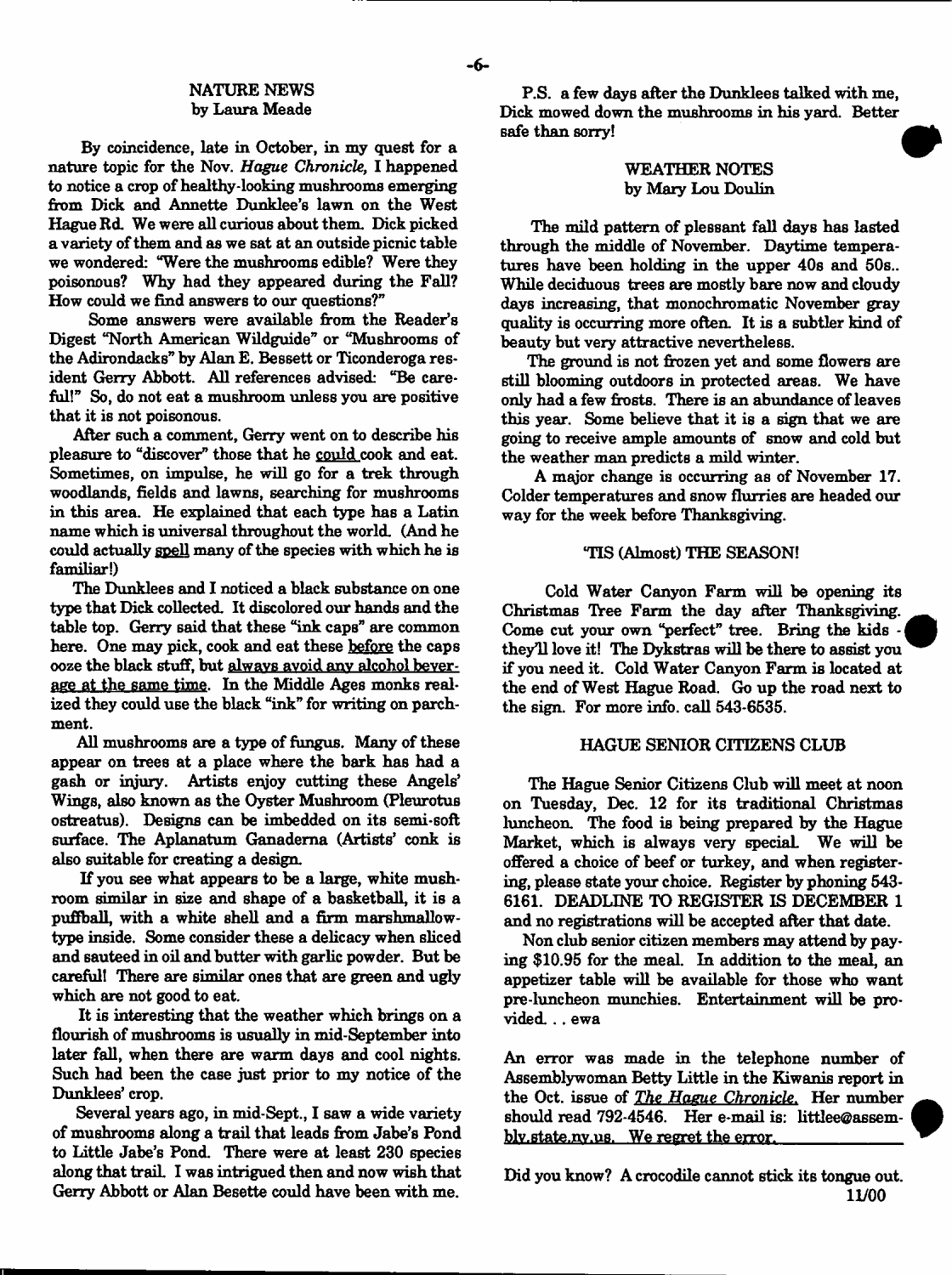# SOUNDINGS

D - Leila Rork Holman, 97, on Oct. 22, 2000 at Moses Ludington Nursing Home. She was the widow of Clarence Holman and resided for many years on Holman Hill, Hague.

DIED - Nicholas Angelo Mosca, at birth, son of Michelle and George Mosca of Saratoga Springs, NY. Nicholas is the grandson of Michele and Timothy Gautreau and great-grandson of Bernard and Anna Denno, all of Hague.

DIED - Phillip Bamaby, 92, of the Montcalm Manor, Ticonderoga, on Oct. 24, 2000. Surviving are Imogene Frasier, niece, Eugene Barnaby, nephew and Diane Trudeau, Great niece, all of Hague.

DIED - Dr. Robert M. Cole, DDS, ABO, Silver Bay and Tarrytown, NY, on Nov. 6, 2000 in Sleepy Hollow, NY. He was 80. Dr. Cole was an orthodontist in Tarrytown from 1948-1986, when he retired to Silver Bay and continued practice on a part time scale. He was very involved in many community activities, in Tarrytown and in Hague and Silver Bay. He was past president of the Tarrytown Rotary and received the Paul Harris Award. A founder of the Rotary Club of Northern Lake George, he served as its first president. Dr. Cole is survived by his wife, Helen, one son Douglas and daughter Dr. Jeanne Cole, one stepson and two stepdaughters and two step granddaughters. Contributions in his memory may be sent to the Hague Baptist Church, Hague, NY 12874, Att: Landscaping. A memorial service will be held in Tarrytown on December 2 and another service will be held at Silver Bay in May.

## HAGUE ATHLETES AT THS

Ticonderoga High School Athletic Director Jim Wells announced the names of Ticonderoga's first group of Scholar-Athletes for the fall season. These students are currently involved in a Junior Varsity or Varsity sport and were on Ticonderoga High School's Honor Roll in June 2000. Following each marking period a new group of honored student-athletes will be posted on the Scholar-Athlete bulletin board.

First Honors Scholar-Athletes:

Katie Breitenbach, Lucas Frasier, Heather Hassett, Alison Rutkowski.

Second Honors Scholar-Athletes:

Adam Charboneau, Peter Mack, Jaimie Russell, Josh Plass.

# NATIONAL HONOR SOCIETY ELECTS OFFICERS

The 45 members of the Black Watch Chapter of the National Honor Society selected its leaders for 2000-01.

This year's leaders are representative of both the senior and junior class. Congratulations to: President Katie Breitenbach; Senior Vice President. T. J. Morhouse; Junior Vice Presidents Heather Hassett and Krista Dreimiller.

Josh Plass, Sabbath Day Pt., a member of the class of 2001, wants to leave a legacy. While in technology class with Bob Palandrani early in September discussing Senior Project ideas, the conversation turned to youth activities in our communities. Josh reached a decision. It was time for students to get involved.

In order to initiate action, Josh formed a student committee to discuss the problems youth have, brainstorming possible solutions, and a plan of action. Group members met on Sep. 20, 2000 with Bob Palandrani and Phil Kneller as adult mentors, and again on Sep. 24. Members Josh Plass, Matt Kuhl, Vito Fortino, Veronica Barber, Kaelyn Vincentz, Joe Contarino, Mark Anderson, Amanda Laslow and Jenna Porter first set the long term goal of approaching the Ticonderoga Town Board to propose two projects: the regular scheduling of Coffee House nights and the construction of a skate park. The group hopes to include as many students as possible in its efforts.

In addition, as a result of Josh's efforts, students have now been appointed to two Ticonderoga Town committees - Josh and Veronica will sit on Parks and Recreation, and Vito and Kaelyn will be members of the Youth Commission.

Sal Santaniello, Silver Bay Store, just called to let us know that he has just received a shipment of the book *Images of Lake George,* written by Gale Halm and Mary Sharp. A great Christmas gift. Hurry on down to the Silver Bay Store before he sells out!!

> A LITTLE HAGUE HISTORY by Clifton West, Hague Historian

When the Volstead Act ended the sale of alcoholic beverages, people who sold it had to find ways to evade being arrested if they continued. Farmers still had their cider as long as the local mill kept in operation. Hard cider is neither refreshing, or even palatable, but it does have a "kick". Making home brew soon became a favorite cottage industry. Many Hague families were making and selling this beer, poor as the quality was. Stores sold malt openly and the market was good. I doubt if the quality of the finished product compared favorably with Genny or Bud but the men bought it for the "kick".

Alcoholic inspired accidents were few compared with today's statistics. Plenty of beer and ale came in from Canada. Some few people in Hague sold the imported product rather than make a substitute at home. Raids on the locals occurred sometimes, but  $(Cont. on page 9 - HAGUE)$  11/00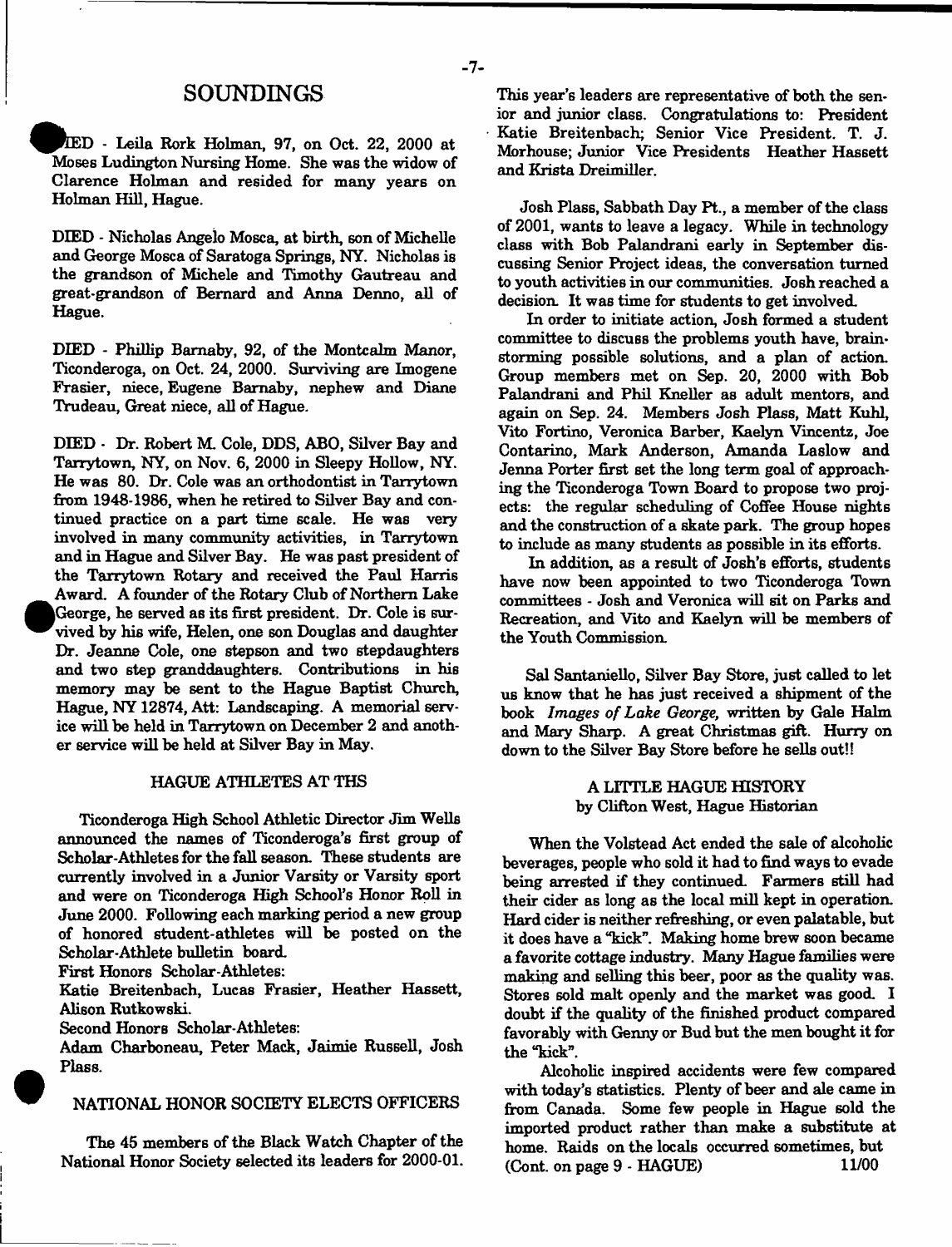#### HAGUE VOLUNTEER FIRE DEPARTMENT

The HVFD responded to 3 fire calls in October, one being a mutual aid.

17 man hours were used for drill.

The new building is nearing completion. We still don't have a definite completion date, but are assured that it will be SOON.

Our ambulances made 7 runs last month, covering 390 miles, a with a total of 86 3/4 man hours expended.

Our safety tip: Winter driving conditions will soon be upon us. Black ice has already caused one accident in Warren County, and soon we will have snow covered roads. Be sure that your vehicle is ready for winter, and that your windshield scraper and brush are available.. A snow shovel and a bag of kitty litter have been known to come in handy. Like Boy Scouts, a winter driver must be prepared!.. ewa

#### HAGUE ENHANCEMENT COMMITTEE

The Hague Enhancement Committee (formerly the Tourism Committee) met on October 27, 2000. At the previous meeting it was decided that the name of the committee should be changed from "Tourism" committee should be changed from Committee", since the goals of the committee encompass much more than just tourism or beautification. The committee, after reviewing several suggestions, decided to rename it "The Hague Enhancement Committee". The primary goal is to enhance the life of the residents and visitors to the community by trying to make Hague a more interesting and beautiful place to live. The committee consists of the following members: Kay Barton Dan Belden, John Brown, Diane Farinich, Art Hatfield, Dottie Henry, Rudy Meola, Jim O'Toole, Bruce Rust and Art Steitz.

The first project for the coming year is refurbishing the island at the intersection of Rts 8 and 9N. With the cooperation of the Highway Department, you will note that we now have three garnet boulders placed in that island. Kay Barton and her son Peter coordinated the acquisition of these boulders. Garnet is the New York State stone. When we get these cleaned and polished, they will be a great addition to the island. This is just the first step in this project. The mound in the center will be leveled and low evergreen shrubs will be planted in the spring. We will also plant some spring bulbs next fall and perennials and annuals this spring. Unfortunately it was too late to do all that this year, but we do have a head start. This will make a beautiful addition to the town all year round.

The Kiwanis Club has agreed to sponsor this project and the Carillon Garden Club is waiting in the wings if extra help is needed.

Our immediate project is to fill our hanging baskets with greens and red ribbons and Christmas flags will replace the ones that are hanging now.

Since the town could not budget money for flowers

due to the negative vote on the publicity proposal last summer, a suggestion was made that the good citizens of Hague might like to sponsor a basket in honor or in memory of a relative or friend. We are confident that we have" enough people in Hague that would be more than willing to do this. Since we already have the baskets and hangers, the cost should be reasonable. We are considering placing a small plate on each basket with the name and donor. You could consider this your basket and every time you go by, you can say to yourself "I really did make a difference!" The logistics and costs have not been worked out as yet. We will keep you posted. One of you might like to adopt one of the flower boxes on the bridge, or one of the square flower boxes. Let us hear from you. Do you like the idea? Would you support it?

The committee also has come forth with another idea for community improvement. We would urge anyone who would like to participate, to take a half roll of film between now and July 1 of things you like about Hague i.e. home and property improvements , decorations, etc. The other half of the film should be taken of those things you don't like, i.e. junk cars, unsightly properties, etc. (This is the first thing that the Hague Comprehensive Plan Committee asked the citizens at the first open meeting that was held.) We hope to have a relationship with that committee and work with them on this aspect of the comprehensive plan. If you would like a disposable camera, we have arranged to have some available at the town office. Please call to reserve one. You should take half the *i* pictures of the things you like and half of them should be things you don't like. We will get them all together and have a grand unveiling in July. Start now - Christmas decorations would be good to have - and go from there into more winter, spring and early summer. If you need any further information, please call 543-6633 or 543-6057

#### LARAC HOLDS HOLIDAY FESTIVAL

The Lower Adirondack Regional Arts Council announces tht it will hold its second annual Holiday Shopping Showcase in LARAC's Lapham Gallery beginning on Sat., Nov. 25, Monday through Saturday, 10AM-5PM. On Friday, Dec. 1, extended hours will be offered until 8PM. Call LARAC 798-1144 for further info.

#### GLENS FALLS SYMPHONY

The Glens Falls Symphony under the direction of Charles Peltz will present "Holiday Pops" on Saturday, Dec. 9, 2000 at 7:30PM and again on Sunday, Dec. 10 at 3:00PM. Both concerts will be held in the Glens Falls High School, Glens Falls. The concert will include works by Anderson, Prokofiev, Bach/Ormandy, Tchaikovsky and Humperdinck (Prelude to Hansel and Gretel). A children's chorus will also be featured along with an audience carol sing. Come enjoy!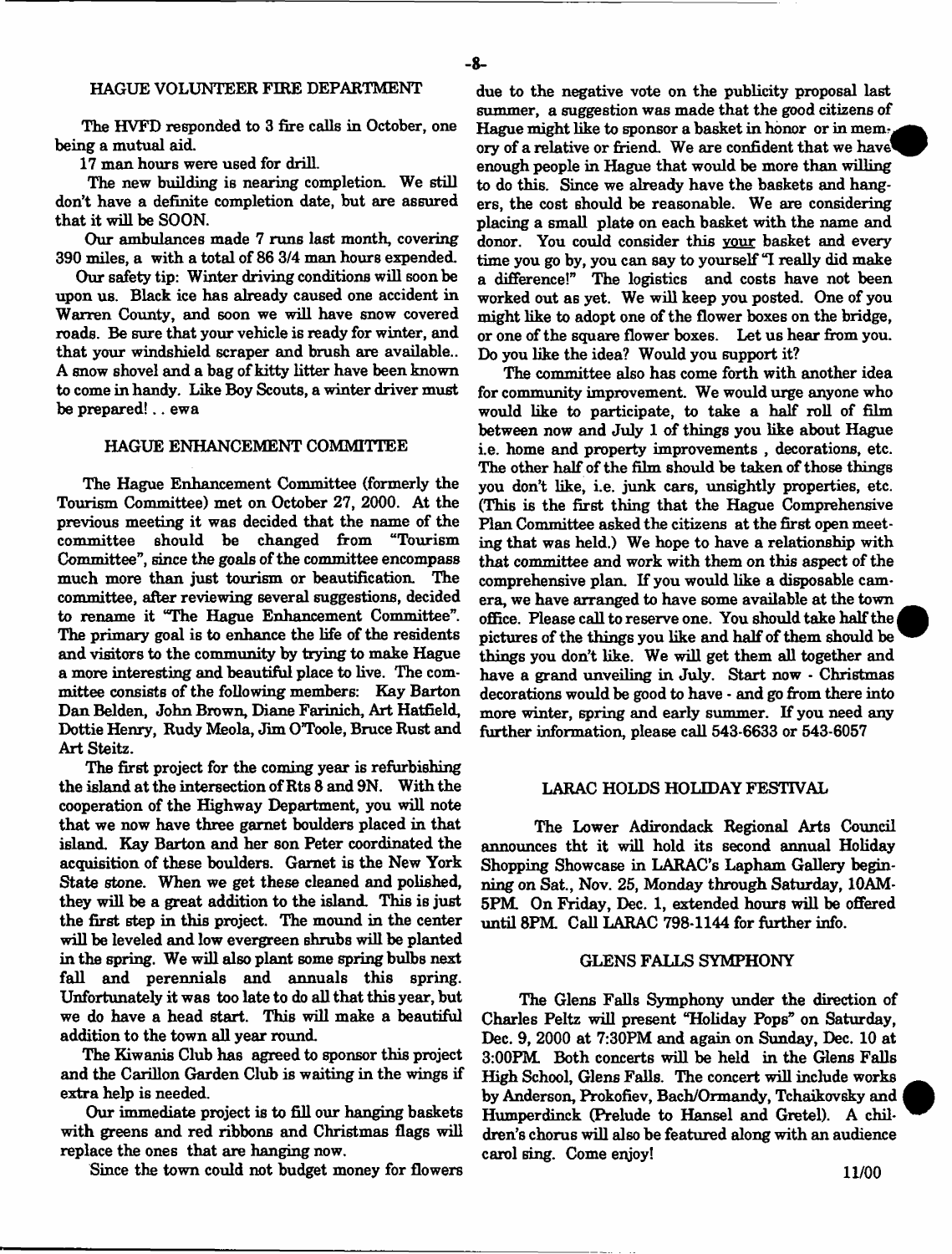# FEATURED HOME OF THE MONTH

We are trying to take a more positive attitude on Rome improvements in the town of Hague. For the past two months we have featured a home each month that deserves to be recognized for its owners' efforts. As the third home in our series, we would like to honor Alicia and Eric Coon who own a home on Summit Drive. Eric is the son of John and Cindy Coon and Alicia is the daughter of Chuck and Georgiana Merritt, Ticonderoga. They are also the parents of two little girls, Jeannette, 4, and Kaylee, 2.

The house is the former residence of Elwin (Curly) Monroe who worked long and faithfully for the town of Hague, particularly in the town park. He gave the house to the town in 1988 with the stipulation that he could live there the rest of his life and when it was sold the money derived from the sale would be used for the town park, which he loved. In 1996 the town decided to sell it to the highest bidder, who was John Coon.

John and Eric and Alicia worked diligently on the house, added a second story, gutted the interior and produced the beautiful home which Eric's family now enjoy.

CONGRATULATIONS to Eric and Alicia for helping to make our town more attractive!!

# EPISODIC VOLUNTEERING

| Volunteering is a sporadic, one-time activity for 41% of volunteers. More than one third of those who volunteer (39%) prefer to serve at a regularly scheduled time (weekly, monthly, etc.) Only a small number of people (9%) report that they volunteer only at specific times of the year such as Christmas or Chanukah.

America's youth have the vollunteer spirit. Thirteen million teens, more than half of America's teen population (59%) volunteered in 1995 (latest available statistics). They gave an estimated 3.5 hours per week, totaling 2.4 billion hours of volunteer time. Cornell Cooperative Extension.

Ed. Be a volunteer. You will get more out of it than you put in. Ask any member of *The Hague Chronicle* staff!

#### CARTOONISTS RALLY

A recent rally of all cartoonists from a wide area of the Adirondacks and beyond was held at the Hague Cartoon Museum.

Fifteen amateur and professional cartoonists attended from Glens Falls, Queensbury, Essex, Lake George, Hague, Bolton Landing, Hudson Falls, and three towns in Vermont.

Guest speaker was well-known retired editorial cartoonist and sculptor Hy Rosen of Albany.

Sixteen other cartoonists and cartoon enthusiasts have previously joined, and a new organization has been formed, to be known as the Northeast Cartoonists Club.

Coordinator of the club is Stan Burdick, Hague, who has invited any interested youth and adults to ask about membership. Those interested may call (518)543-8824 or write Burdick at PO Box 2678, Silver Bay, NY 12874.

#### CHRISTMAS IN WARRENSBURGH

This is the twelfth year of an old fashioned Christmas in Warrensburgh in the Adirondack Mountains. The theme this year is *Twelve Days of Christmas.* Beginning on Friday, Dec. 1 with a candlelight tour of B&B's in Warrensburgh from 6-9PM, and going through Sunday, Dec. 3 with a Holiday Craft Fair from 10AM-5PM at Lazy River Farms on Rt. 9, many things will be going on in between. For more info, and a schedule of events, contact Teresa A. Whalen, Chairperson at 623-4243.

#### (Cont. from page 7 - HAGUE)

not often. The victims were soon back in business. My neighbor across the road was searched sometimes but never had more than a bottle or two in the house. He kept his supply in a bam cellar beneath a trap door covered with a pile of bay. Another man up on the Graphite Road set up a still and was in the business until the "revenoors" smashed it. An out of town outfit rented a bam off the road in West Hague. They were turning out alcohol in quantity until someone reported them. Maybe the traffic was suddenly heavy for that part of town. Hague's potent industry was raided and put out of business. The owner of the property said he did not know why they rented the bam.

An Army doctor who was a guest at our farmhouse could buy grain alcohol for \$10.50 a gallon. With this he made what was then called "bathtub gin". To flavor this I scoured the pastures for juniper berries. By that time the blackberries were ripe so some of the men paid me ten cents a quart to pick this lucious fruit. This was put into a big crock, combined with raisins, slices of oranges and yeast to start off the fermenting process. Every day some of the men tested its progress. By the time the product should have been finished they had reached the bottom of the crock. I found the remaining orange slices very palatable. The doctor knew where he could buy a small still made of Pyrex glass made by Eimer & Amend in New York City. He did that for a price somewhat under \$25.00. The heating retort was connected to the "worm" or condensing unit by rubber tubing. Heat was furnished by cans of Stemo. I do not know just what was used to make the fermenting process but it smelled so strong upstairs that the room door had to be kept closed and windows open. The condensing unit was surrounded by a glass water jacket. Alcohol dripped into a container like sap from a tree. After a sufficient amount had collected, I was back in the pasture picking juniper berries.

Hasgue was not on the most direct route from Montreal to New York City, but many of the cars carrying booze came through town, then over Hague Mt. to Chestertown and on south. Tongue Mt. had no road over it. Booze cars were usually seven passenger cars with the back and side seats removed to permit a bigger load. The springs were often sagging dose to the ground. One man sat with the driver, often with a shotgun or rifle across his lap. In the old stagecoach days he would be "riding shotgun". When the state road was under construction from the cemetery to McKee's Comer, all traffic detoured past our house so we often saw booze cars.

Did you know? Elephants are the only animals that can't jump. 11/00